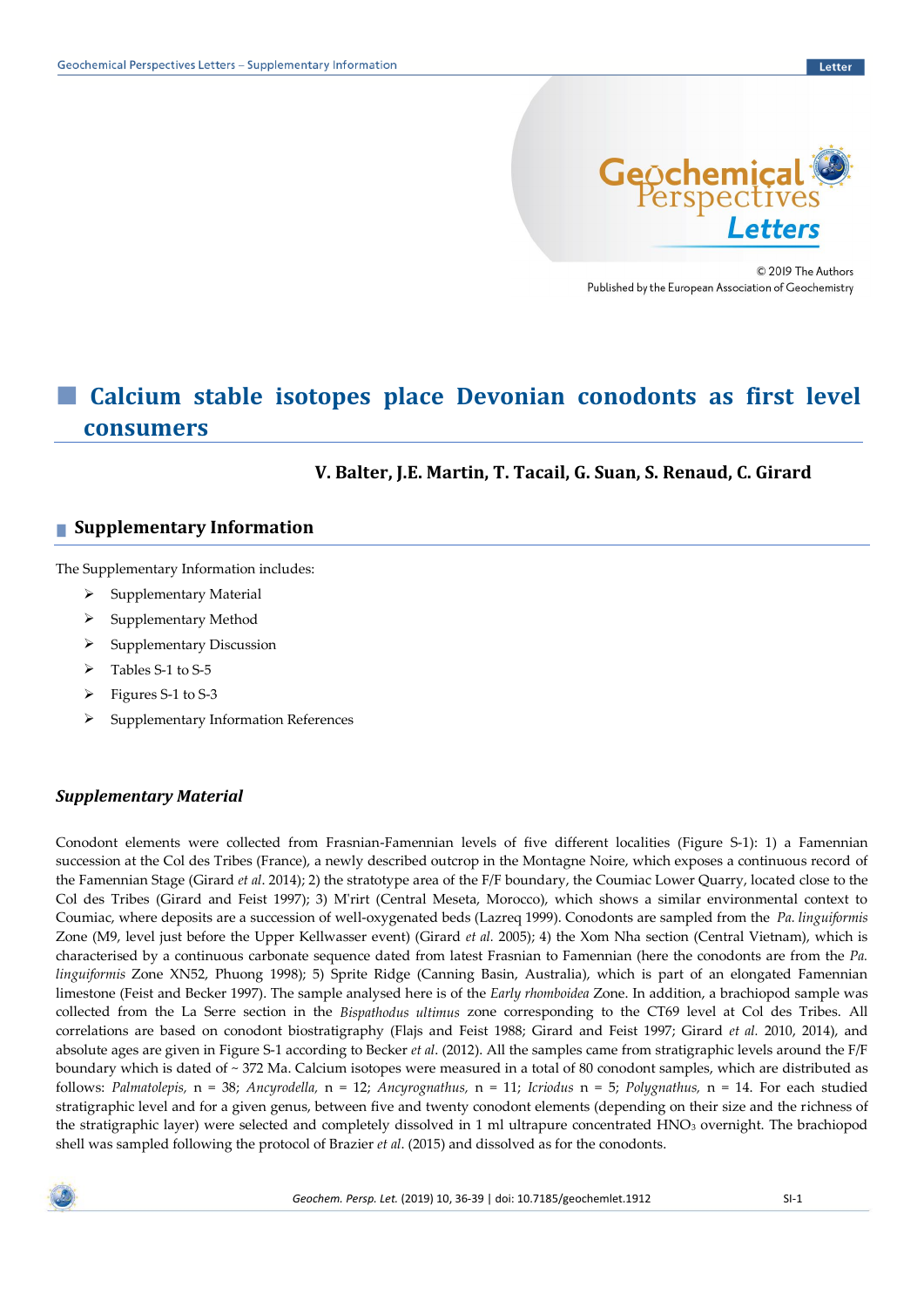#### *Supplementary Methods*

The details of the purification processes and analytical techniques are given in Tacail *et al*. (2014) but are summarised here. Samples were digested on hotplate using 2 ml concentrated distilled HNO3. Vials were heated at 120°C during 2 h and regularly degassed. A volume of 2 ml Suprapur 30 % H2O<sup>2</sup> was added on cooled samples and vials were sealed, regularly degassed at ambient temperature. Finally, vials were sealed and heated on hotplate at 100°C during 2 h and evaporated to dryness. The use of MC-ICPMS requires efficient separation of Ca from samples because of isobaric interferences. Strontium, potassium and to a lesser extent magnesium from samples have to be eliminated to avoid any bias in the measurement of <sup>42</sup>Ca<sup>+</sup> (interfering with <sup>84</sup>Sr<sup>2+</sup>, <sup>41</sup>K<sup>1</sup>H<sup>+</sup> and <sup>25</sup>Mg<sup>16</sup>O<sup>+</sup>), <sup>43</sup>Ca<sup>+</sup> (<sup>86</sup>Sr<sup>2+</sup>) and <sup>44</sup>Ca<sup>+</sup> (<sup>88</sup>Sr<sup>2+</sup>, <sup>26</sup>Mg<sup>18</sup>O<sup>+</sup>). The elimination of the remaining matrix components is also required to avoid any bias due to matrix effects. The exact elution procedure is shown in Table S-1.

The first elution aims at discarding K and the majority of matrix elements. Once taken up in 1N HCl, samples were processed on 0.76 cm internal diameter Teflon chromatography columns, filled with 2 ml of Biorad AG50W-X12 cationic resin, 200-400 mesh. The AG50W-X12 columns were reused maximum 5 times, in order to avoid any aging of resin. Strontium was finally eliminated by processing samples on 0.7 ml Eichrom Sr-specific resin, packed in 2 ml Eichrom columns, following a classical Sr elimination protocol (Table S-1). Blank levels never exceed 100 ng, which would represent a contribution of 1/30 of a typical signal. The Sr/Ca ratio, measured as the 87Sr2+/44Ca+ ratio is always below 10<sup>-5</sup>. Quality control of the Ca chemical purification is controlled in each session by including a blank and one or two standards which are matrix-matched with the samples (SRM915b "Calcium Carbonate" and SRM1486 "Bone Meal"). Data for the standards are reported in Table S-2. Based on replicates of two standards, the external reproducibility has been estimated at ±0.066 ‰ (2 SD, n = 130) for SRM1486 and ±0.048 ‰ (2SD, n=17) for SRM915b in the context of the present study. Since 2014, the overall reproducibility of SRM1486 is  $\pm 0.006$  (2 SE, n = 404) with a mean  $\delta^{44/42}$ Ca value of -1.024 ‰.

The Ca isotopic compositions were measured using a Neptune plus MC-ICPMS (Thermo Scientific, Bremen, Germany). Standard and sample solutions were prepared to reach a 3 mg.<sup>11</sup> concentration in 0.05N HNO<sub>3</sub> medium. Calcium solution was introduced as a dry aerosol with a Cetac Aridus II desolvating system allowing reduction of hydride and oxide formation. The Aridus desolvating system was used with Ar sweep gas flow and an additional N<sub>2</sub> gas flow. Aerosols were introduced in a 1200 W plasma with uptake rate of 100 to 150 µL.min-1 . The optimised MC-ICPMS instrument operating parameters were : cool gas  $(15 \text{ L.min-1})$ , auxiliary gas  $(0.7{\text -}0.8 \text{ L.min-1})$  and sample gas  $(1{\text -}1.2 \text{ L.min-1})$ .

Faraday cups were set to measure <sup>42</sup>Ca<sup>+</sup> signal on L4 cup, <sup>43</sup>Ca<sup>+</sup> on L2 and <sup>44</sup>Ca<sup>+</sup> on central cup. The use of these three isotopes is sufficient for mass-dependent stable isotopes composition measurements in biological materials. The L1 cup was used to monitor the <sup>87</sup>Sr<sup>2+</sup> corresponding to m/z = 43.5. The 42 and 44 ion beams signals were measured with a 10<sup>11</sup>  $\Omega$  resistance on faraday cup and 43 signal was measured with  $10^{12} \Omega$  resistance, because of the low abundance of <sup>43</sup>Ca (0.135 % of total Ca). Calcium concentrations were adjusted to be within 10 % of the fixed  $3$  mg.l<sup>1</sup> concentration. Medium mass resolution was sufficient to resolve polyatomic interferences: including  $^{40}\mathrm{Ar^1H_2^*}$ , 12C16O2+ and 14N3+.

Each analysis consisted of 40 measurements of 4.2 s integrations on m/z ratios 42, 43, 44 and 43.5. Even if Sr levels were very low due to the specific separation on the Sr-Spec resin, we corrected the double charge interferences of Sr on Ca (<sup>88</sup>Sr<sup>2+</sup> on <sup>44</sup>Ca<sup>+</sup>, <sup>86</sup>Sr2+ on 43Ca<sup>+</sup> , <sup>84</sup>Sr2+ on 42Ca<sup>+</sup> ) using the 43.5 signal corresponding to 87Sr2+ . The correction includes the instrumental mass bias on Sr isotopes, which was monitored using the NBS 987 standard. Corrected and uncorrected ratios were calculated for each measurement and averaged after exclusion of values higher than 1SD from average. Instrumental mass bias was corrected by standard-sample-standard bracketing. A Specpure Calcium plasma standard solution (Alfa Aesar), noted ICP-Lyon, was used as reference and bracketing in-house standard. ICP-Lyon required purification because of the presence of Sr traces responsible for significant interferences on the three measured isotopes.

#### *Supplementary Discussion*

Sedimentological analyses (Girard *et al.* 2014) at the Col des Tribes and geochemical analyses on bulk sediment (δ13C and δ18O) at the Coumiac Quarry (Joachimski and Buggisch 1993) do not argue for any substantial post-depositional modifications. Regarding more specifically the Ca isotope composition of fossils, its use to unravel paleobiological features is in its infancy and data are still lacking to highlight potential methods to detect diagenesis of the original isotopic composition. Calcium is the major element of endogenous mineralised tissues, bone, dentine and enamel, which are made up of hydroxylapatite, and exogenous mineralised tissues, which are made up of calcite or aragonite. In both cases, Ca represents about 40 % weight of the mineral fraction, rendering Ca hardly prone to diagenesis because diagenetic fluids are incommensurably less Ca concentrated (Martin *et al.,* 2017). For instance, this led recently Pruss *et al.* (2018) to show that 600 Myr old Ediacaran shell-forming organisms had still preserved a Ca isotope signature typical of aragonite. Here, we did not measure the concentration of trace elements that specifically incorporate

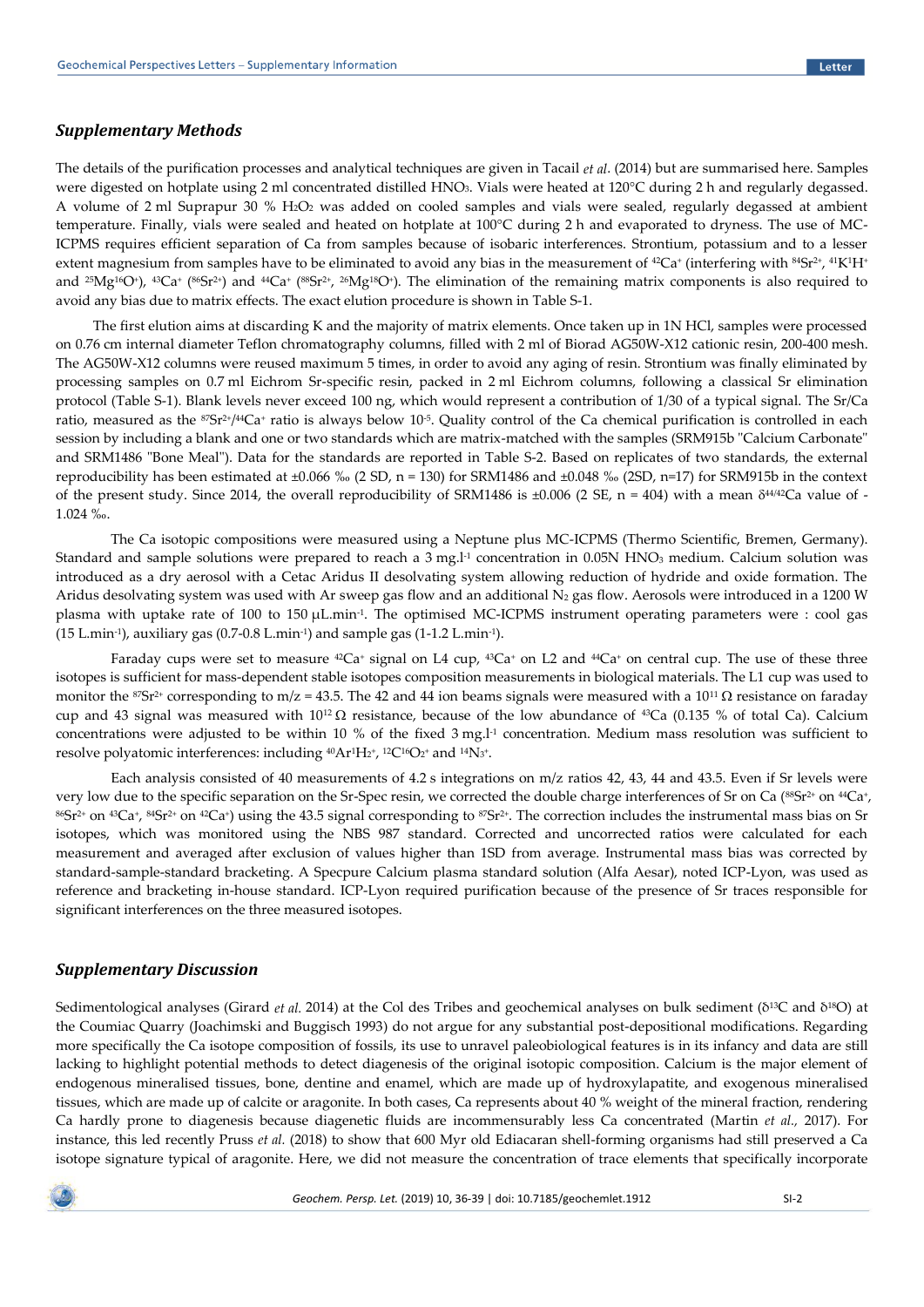hap during diagenetic processes, such as rare Earth elements (REE), due to sample size limitation. However, REE concentrations have been previously measured in conodonts at Coumiac along with the strontium/calcium ratio (Sr/Ca) and the oxygen isotope composition of phosphates (δ18O, Le Houedec *et al.,* 2014). From eight common layers where all the geochemical proxies have been measured, we show that, unless the strong correlation between La/Sm and La/Yb, indicative of substitution mechanisms in the context of 'extensive' or 'late' diagenesis (Reynard and Balter, 2014), no proxy is significantly correlated to any other (Table S-5).

## *Supplementary Tables*

**Table S-1** Chart of the purification processes.

| 1. Matrix elimination                          |                     |             |  |  |  |  |  |  |
|------------------------------------------------|---------------------|-------------|--|--|--|--|--|--|
| AG50W-X12 resin (200-400 mesh) ~ 2mL           |                     |             |  |  |  |  |  |  |
| Eluent<br>Vol. (mL)<br><b>Step</b>             |                     |             |  |  |  |  |  |  |
| Condition<br>1N HCl<br>10                      |                     |             |  |  |  |  |  |  |
| Load                                           | 1N HCl              | $2+1$       |  |  |  |  |  |  |
| Elution (matrix)                               | 1N HCl              | 55          |  |  |  |  |  |  |
| <b>6N HCI</b><br>Ca elution (Ca, Sr, Fe)<br>10 |                     |             |  |  |  |  |  |  |
| 2. Sr elimination                              |                     |             |  |  |  |  |  |  |
| Sr-Specific resin (Eichrom) ~ 0.7mL            |                     |             |  |  |  |  |  |  |
| <b>Step</b>                                    | Eluent              | $Vol.$ (mL) |  |  |  |  |  |  |
| Condition                                      | 3N HNO3             | 5           |  |  |  |  |  |  |
| Load                                           | 3N HNO <sub>3</sub> | $0.5 + 0.5$ |  |  |  |  |  |  |
| Elution (Ca)<br><b>3N HNO3</b><br>6            |                     |             |  |  |  |  |  |  |
| Remaining on resin: Sr                         |                     |             |  |  |  |  |  |  |

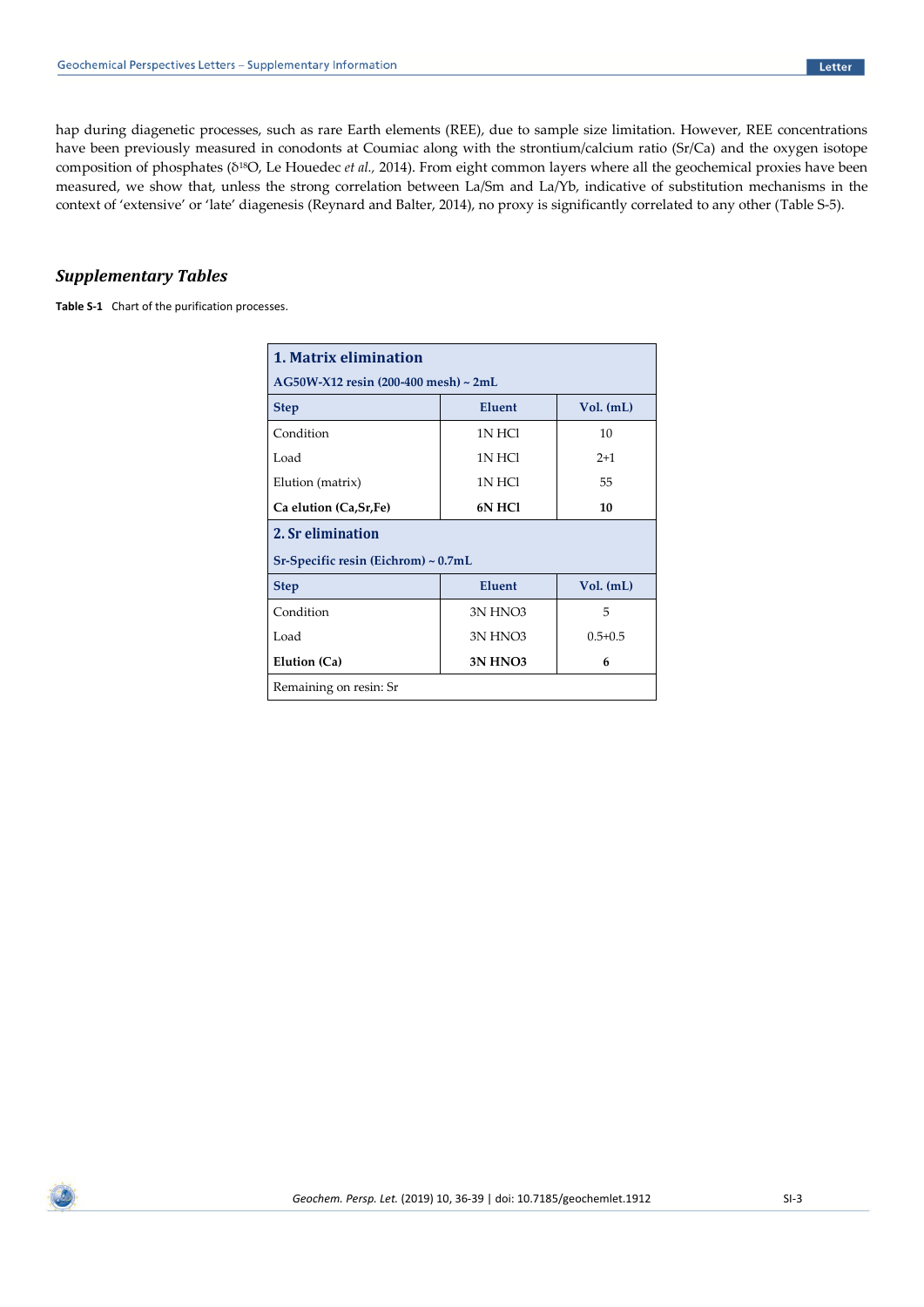| <b>Standard</b> |                | $\mathbf n$    | $\delta^{44}/^{42}$<br>amu | 2SD  | reference                     |
|-----------------|----------------|----------------|----------------------------|------|-------------------------------|
| SRM1486         | session #      |                |                            |      |                               |
|                 | 1              | 38             | $-0.52$                    | 0.02 |                               |
|                 | $\overline{2}$ | 29             | $-0.53$                    | 0.14 |                               |
|                 | 3              | 30             | $-0.50$                    | 0.07 |                               |
|                 | $\overline{4}$ | 7              | $-0.52$                    | 0.05 |                               |
|                 | 5              | 21             | $-0.48$                    | 0.08 |                               |
|                 | 6              | 5              | $-0.51$                    | 0.04 |                               |
|                 | literature     |                |                            |      |                               |
|                 |                | 25             | $-0.52$                    | 0.06 | Martin et al. (2015)          |
|                 |                | 17             | $-0.48$                    | 0.07 | Tacail et al. (2014)          |
|                 |                | 142            | $-0.51$                    | 0.07 | Heuser and Eisenhauer (2008)* |
|                 |                | 2              | $-0.50$                    | 0.07 | Heuser et al. (2011)*         |
| SRM915b         | session #      |                |                            |      |                               |
|                 | $\mathbf{1}$   | 3              | $-0.11$                    | 0.03 |                               |
|                 | $\overline{2}$ | 3              | $-0.06$                    | 0.02 |                               |
|                 | 3              | 3              | $-0.06$                    | 0.09 |                               |
|                 | $\overline{4}$ | $\overline{2}$ | $-0.06$                    | 0.05 |                               |
|                 | 5              | 6              | $-0.10$                    | 0.05 |                               |
|                 | literature     |                |                            |      |                               |
|                 |                | 13             | $-0.08$                    | 0.06 | Martin et al. (2015)          |
|                 |                | 11             | $-0.06$                    | 0.04 | Tacail et al. (2014)          |
|                 |                | 56             | $-0.08$                    | 0.01 | Heuser and Eisenhauer (2008)* |

**Table S-2** Ca isotope compositions of SRM1486 and SRM915b measured in the study relative to ICP-Lyon.

\* TIMS analysis

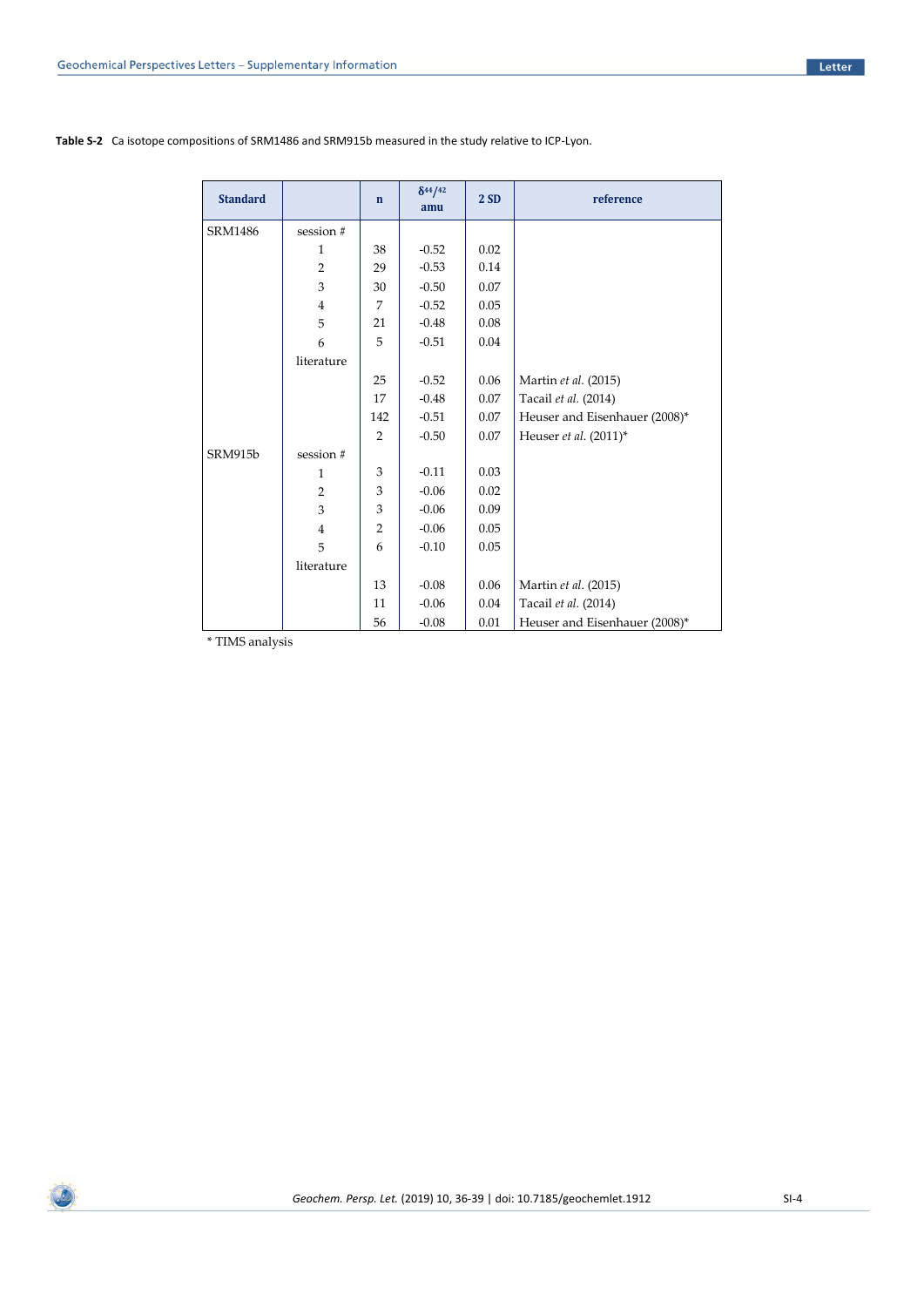**Table S-3** Ca isotope compositions measured in the study relative to ICP-Lyon and SRM915a standards. Conversion between ICP-Lyon and SRM915a standards is given by the relationship:  $\delta^{44/42}$ Ca<sub>ICP Lyon</sub> =  $\delta^{44/42}$ Ca<sub>SRM915a</sub> - 0.52 (Martin et al. 2015). Error of the  $\delta^{44/42}$ Ca<sub>SRM915a</sub> value is obtained by adding 0.08 ‰ on the error relative to ICP Lyon.

| <b>locality</b> | ID         | taxon         | shape        | $\mathbf{n}$   | $\delta$ <sup>44/42</sup> Ca | 2SD      | $\delta^{43/42}$ Ca | 2SD      | $\delta^{44/42}$ Ca |
|-----------------|------------|---------------|--------------|----------------|------------------------------|----------|---------------------|----------|---------------------|
|                 |            |               |              |                | <i>vs.</i> ICP Lyon          |          | vs. ICP Lyon        |          | vs. SRM915a         |
| Col des Tribes  | CT22An     | Ancyrodella   |              | $\overline{c}$ | $-0.61$                      | 0.18     | $-0.32$             | 0.08     | $-0.09$             |
|                 | CT22Ag     | Ancyrognathus |              | 2              | $-0.59$                      | $0.05\,$ | $-0.28$             | 0.01     | $-0.07$             |
|                 | CT23Ag     | Ancyrognathus |              | 3              | $-0.70$                      | 0.09     | $-0.35$             | $0.01\,$ | $-0.18$             |
|                 | CT22 (IC1) | Icriodus      |              | $\overline{c}$ | $-0.50$                      | $0.01\,$ | $-0.19$             | 0.03     | 0.02                |
|                 | CT22 (IC2) | Icriodus      |              | 2              | $-0.67$                      | 0.32     | $-0.28$             | $0.10\,$ | $-0.15$             |
|                 | CT59-7     | Palmatolepis  |              | $\overline{c}$ | $-0.34$                      | 0.12     | $-0.21$             | 0.00     | 0.18                |
|                 | CT37       | Palmatolepis  |              | 2              | $-0.57$                      | $0.10\,$ | $-0.27$             | $0.07\,$ | $-0.05$             |
|                 | CT35Pa     | Palmatolepis  |              | $\overline{2}$ | $-0.60$                      | $0.08\,$ | $-0.31$             | 0.14     | $-0.08$             |
|                 | CT33       | Palmatolepis  |              | 2              | $-0.53$                      | 0.11     | $-0.28$             | 0.13     | $-0.01$             |
|                 | CT30Pa     | Palmatolepis  |              | $\overline{c}$ | $-0.49$                      | $0.01\,$ | $-0.29$             | 0.02     | 0.03                |
|                 | CT23Pa     | Palmatolepis  | <b>Broad</b> | 6              | $-0.61$                      | 0.12     | $-0.30$             | 0.12     | $-0.09$             |
|                 | CT39Pa     | Palmatolepis  | Broad        | 2              | $-0.63$                      | 0.07     | $-0.34$             | 0.00     | $-0.11$             |
|                 | CT46Pa     | Palmatolepis  | Broad        | 6              | $-0.68$                      | 0.11     | $-0.35$             | $0.08\,$ | $-0.16$             |
|                 | CT51Pa1    | Palmatolepis  | Slender      | 5              | $-0.63$                      | 0.09     | $-0.33$             | 0.15     | $-0.11$             |
|                 | CT51Pa2    | Palmatolepis  | Broad        | 5              | $-0.66$                      | 0.12     | $-0.34$             | $0.06\,$ | $-0.14$             |
|                 | CT54-2Pa   | Palmatolepis  | Broad        | 6              | $-0.58$                      | 0.12     | $-0.28$             | 0.11     | $-0.06$             |
|                 | CT62Pa_1   | Palmatolepis  | Slender      | 4              | $-0.53$                      | 0.09     | $-0.26$             | $0.05\,$ | $-0.01$             |
|                 | CT62Pa_2   | Palmatolepis  | Broad        | 6              | $-0.63$                      | 0.12     | $-0.32$             | 0.14     | $-0.11$             |
|                 | CT69GPa    | Palmatolepis  | Broad        | 8              | $-0.53$                      | 0.09     | $-0.28$             | $0.08\,$ | $-0.01$             |
|                 | CT56Pa     | Palmatolepis  | Broad        | 3              | $-0.62$                      | 0.01     | $-0.36$             | 0.07     | $-0.10$             |
|                 | CT33FRPa   | Palmatolepis  | Broad        | 3              | $-0.78$                      | 0.13     | $-0.39$             | 0.14     | $-0.26$             |
|                 | CT70-2_Pa  | Palmatolepis  | Broad        | 3              | $-0.47$                      | 0.14     | $-0.25$             | 0.07     | $0.05\,$            |
|                 | CT35Pa0    | Palmatolepis  | Broad        | 3              | $-0.84$                      | 0.21     | $-0.48$             | 0.13     | $-0.32$             |
|                 | CT22Pa     | Palmatolepis  | Broad        | 3              | $-0.76$                      | 0.10     | $-0.39$             | 0.09     | $-0.24$             |
|                 | CT22 (Pa1) | Palmatolepis  | Broad        | 2              | $-0.67$                      | $0.18\,$ | $-0.40$             | 0.09     | $-0.15$             |
|                 | CT22 (Pa2) | Palmatolepis  | Broad        | 2              | $-0.73$                      | 0.15     | $-0.43$             | 0.01     | $-0.21$             |
|                 | CT66Pa     | Palmatolepis  | Broad        | $\overline{2}$ | $-0.68$                      | 0.07     | $-0.36$             | 0.03     | $-0.16$             |
|                 | CT66 (Pa5) | Palmatolepis  | Broad        | $\overline{2}$ | $-0.60$                      | 0.02     | $-0.36$             | $0.00\,$ | $-0.08$             |
|                 | CT66 (Pa6) | Palmatolepis  | Broad        | $\overline{2}$ | $-0.60$                      | $0.14\,$ | $-0.34$             | $0.04\,$ | $-0.08$             |
|                 | CT66 (Pa7) | Palmatolepis  | <b>Broad</b> | $\overline{2}$ | $-0.67$                      | $0.10\,$ | $-0.42$             | $0.10\,$ | $-0.15$             |
|                 | CT30Po     | Polygnathus   |              | 3              | $-0.54$                      | 0.03     | $-0.29$             | $0.06\,$ | $-0.02$             |
|                 | CT46Po     | Polygnathus   |              | 3              | $-0.59$                      | 0.06     | $-0.30$             | 0.03     | $-0.07$             |
|                 | CT69GPo    | Polygnathus   |              | 4              | $-0.51$                      | $0.08\,$ | $-0.26$             | $0.10\,$ | $0.01\,$            |
|                 | CT39Po     | Polygnathus   |              | 7              | $-0.61$                      | 0.09     | $-0.33$             | 0.10     | $-0.09$             |
|                 | CT22Po     | Polygnathus   |              | 2              | $-0.62$                      | 0.03     | $-0.29$             | $0.05\,$ | $-0.10$             |
|                 | CT51Po     | Polygnathus   |              | 4              | $-0.55$                      | $0.00\,$ | $-0.28$             | $0.07\,$ | $-0.03$             |
|                 | CT22 (Po1) | Polygnathus   |              | 2              | $-0.66$                      | $0.26\,$ | $-0.25$             | 0.20     | $-0.14$             |
|                 | CT22 (Po2) | Polygnathus   |              | 2              | $-0.83$                      | 0.11     | $-0.45$             | 0.01     | $-0.31$             |
|                 | CT22 (Po3) | Polygnathus   |              | $\overline{2}$ | $-0.67$                      | $0.03\,$ | $-0.31$             | $0.07\,$ | $-0.15$             |



*Geochem. Persp. Let.* (2019) 10, 36-39 | doi: 10.7185/geochemlet.1912 SI-5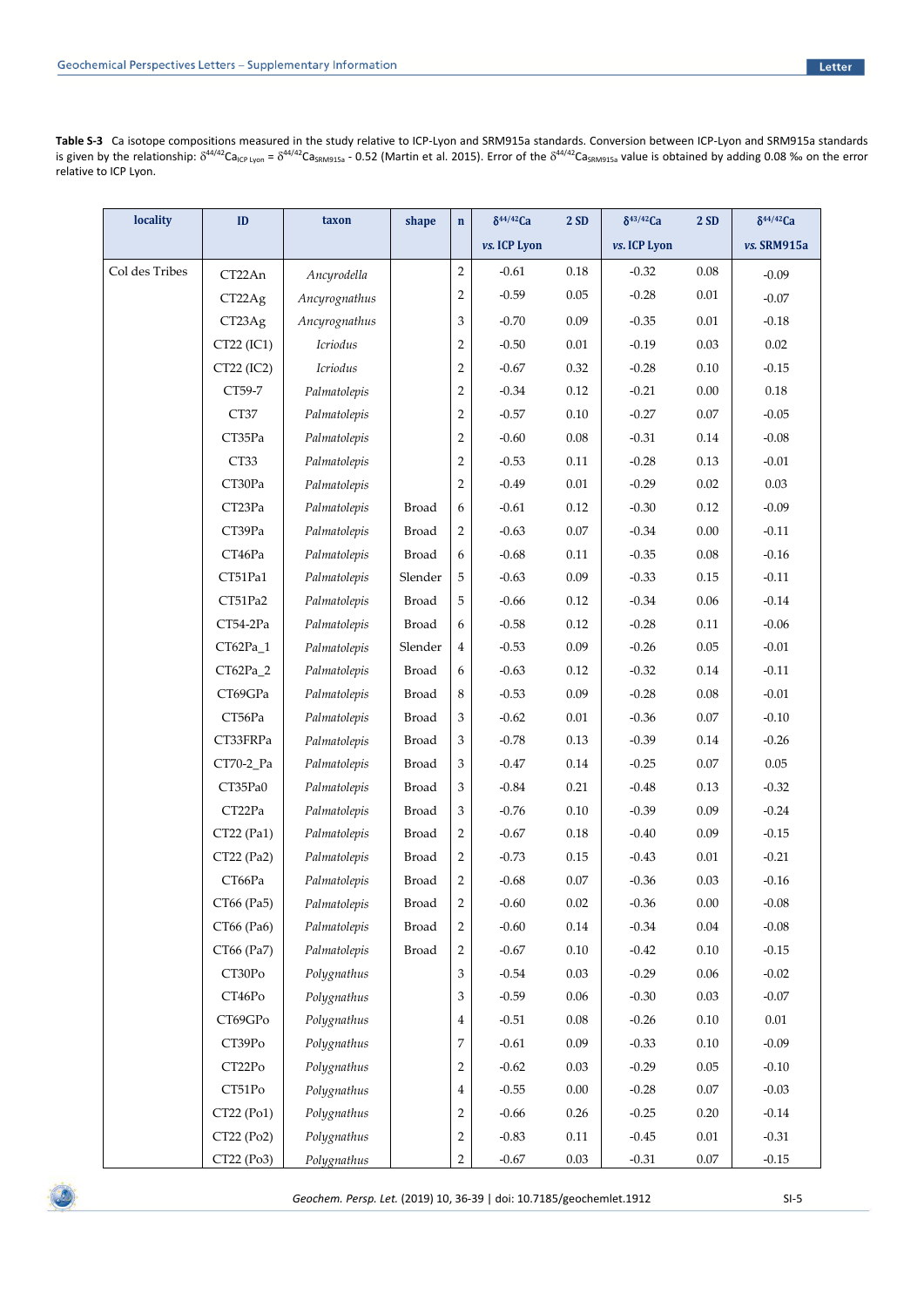| Coumiac        | CUQ31cAn | Ancyrodella   | $\overline{2}$ | $-0.54$ | 0.11     | $-0.29$ | 0.02     | $-0.02$  |
|----------------|----------|---------------|----------------|---------|----------|---------|----------|----------|
|                | CLQ25aAn | Ancyrodella   | $\overline{2}$ | $-0.59$ | $0.01\,$ | $-0.25$ | $0.07\,$ | $-0.07$  |
|                | CUQ28cAn | Ancyrodella   | 2              | $-0.62$ | 0.01     | $-0.32$ | 0.02     | $-0.10$  |
|                | CLQ25bAn | Ancyrodella   | 3              | $-0.71$ | 0.10     | $-0.37$ | 0.06     | $-0.19$  |
|                | CLQ23An  | Ancyrodella   | 3              | $-0.30$ | 0.12     | $-0.16$ | 0.15     | 0.22     |
|                | CLQ24An  | Ancyrodella   | 3              | $-0.64$ | 0.13     | $-0.32$ | 0.02     | $-0.12$  |
|                | CLQ25aAn | Ancyrodella   | $\overline{2}$ | $-0.47$ | 0.20     | $-0.32$ | 0.12     | 0.05     |
|                | CLQ25bAn | Ancyrodella   | 3              | $-0.60$ | 0.14     | $-0.31$ | 0.19     | $-0.08$  |
|                | CLQ25aAg | Ancyrognathus | 3              | $-0.58$ | 0.08     | $-0.28$ | 0.03     | $-0.06$  |
|                | CLQ23bAg | Ancyrognathus | $\overline{c}$ | $-0.59$ | 0.04     | $-0.30$ | 0.02     | $-0.07$  |
|                | CLQ25bAg | Ancyrognathus | $\overline{c}$ | $-0.77$ | 0.07     | $-0.40$ | $0.11\,$ | $-0.25$  |
|                | CUQ31cAg | Ancyrognathus | $\mathbf{1}$   | $-0.54$ |          | $-0.29$ |          | $-0.02$  |
|                | CUQ28cAg | Ancyrognathus | 2              | $-0.49$ | 0.03     | $-0.24$ | 0.03     | 0.03     |
|                | CLQ23Ag  | Ancyrognathus | 3              | $-0.39$ | 0.02     | $-0.14$ | 0.14     | 0.13     |
|                | CLQ24Ag  | Ancyrognathus | 4              | $-0.60$ | 0.13     | $-0.33$ | 0.12     | $-0.08$  |
|                | CLQ28Ic  | Icriodus      | $\overline{c}$ | $-0.90$ | 0.01     | $-0.50$ | 0.03     | $-0.38$  |
|                | CLQ29aIc | Icriodus      | $\overline{2}$ | $-0.75$ | 0.11     | $-0.39$ | $0.01\,$ | $-0.23$  |
|                | CLQ33Ic  | Icriodus      | $\overline{c}$ | $-0.86$ | 0.03     | $-0.48$ | 0.06     | $-0.34$  |
|                | CLQ23Pa  | Palmatolepis  | 3              | $-0.72$ | 0.19     | $-0.38$ | 0.14     | $-0.20$  |
|                | CLQ24Pa  | Palmatolepis  | 3              | $-0.74$ | 0.10     | $-0.39$ | 0.10     | $-0.22$  |
|                | CLQ25aPa | Palmatolepis  | 3              | $-0.78$ | 0.15     | $-0.41$ | 0.11     | $-0.26$  |
|                | CLQ25bPa | Palmatolepis  | 6              | $-0.58$ | 0.10     | $-0.31$ | 0.10     | $-0.06$  |
|                | CLQ26aPa | Palmatolepis  | 3              | $-0.75$ | 0.12     | $-0.38$ | 0.08     | $-0.23$  |
|                | CLQ26bPa | Palmatolepis  | $\overline{c}$ | $-0.63$ | $0.04\,$ | $-0.33$ | 0.10     | $-0.11$  |
|                | CLQ27Pa  | Palmatolepis  | 3              | $-0.70$ | 0.12     | $-0.36$ | 0.13     | $-0.18$  |
|                | CLQ28Pa  | Palmatolepis  | 3              | $-0.78$ | 0.08     | $-0.39$ | 0.11     | $-0.26$  |
|                | CLO29aPa | Palmatolepis  | 3              | $-0.81$ | $0.08\,$ | $-0.43$ | $0.01\,$ | $-0.29$  |
|                | CLQ33Pa  | Palmatolepis  | $\overline{c}$ | $-0.69$ | 0.06     | $-0.40$ | 0.07     | $-0.17$  |
|                | CLQ25aPo | Polygnathus   | 3              | $-0.49$ | 0.05     | $-0.25$ | 0.02     | 0.03     |
|                | CLQ25bPo | Polygnathus   | 3              | $-0.56$ | 0.16     | $-0.29$ | $0.07\,$ | $-0.04$  |
|                | CLQ29aPo | Polygnathus   | 3              | $-0.49$ | 0.11     | $-0.22$ | 0.08     | 0.03     |
|                | CLQ26bPo | Polygnathus   | 3              | $-0.78$ | $0.07\,$ | $-0.43$ | 0.09     | $-0.26$  |
|                | CLQ28Po  | Polygnathus   | 2              | $-0.78$ | 0.07     | $-0.39$ | $0.08\,$ | $-0.26$  |
| <b>M</b> 'rirt | M9-1An   | Ancyrodella   | 2              | $-0.62$ | 0.09     | $-0.32$ | $0.01\,$ | $-0.10$  |
|                | $M9-2An$ | Ancyrodella   | 2              | $-0.59$ | 0.08     | $-0.29$ | 0.04     | $-0.07$  |
|                | $M9-1Ag$ | Ancyrognathus | 2              | $-0.47$ | 0.02     | $-0.21$ | 0.02     | 0.05     |
|                | $M9-2Ag$ | Ancyrognathus | 2              | $-0.54$ | 0.19     | $-0.29$ | 0.06     | $-0.02$  |
|                | M9Pa     | Palmatolepis  | 2              | $-0.52$ | 0.05     | $-0.25$ | 0.05     | $0.00\,$ |
| Xom Nha        | XNAn     | Ancyrodella   | 3              | $-0.64$ | 0.06     | $-0.33$ | 0.03     | $-0.12$  |
|                | XNPa     | Palmatolepis  | 2              | $-0.67$ | 0.14     | $-0.34$ | 0.09     | $-0.15$  |
| Sprite Ridge   | SR1      | Palmatolepis  | 2              | $-0.57$ | $0.10\,$ | $-0.33$ | 0.08     | $-0.05$  |
| La Serre       | LSbrach  | brachiopod    | 3              | $-0.39$ | $0.07\,$ | $-0.20$ | 0.03     | 0.13     |
|                |          |               |                |         |          |         |          |          |

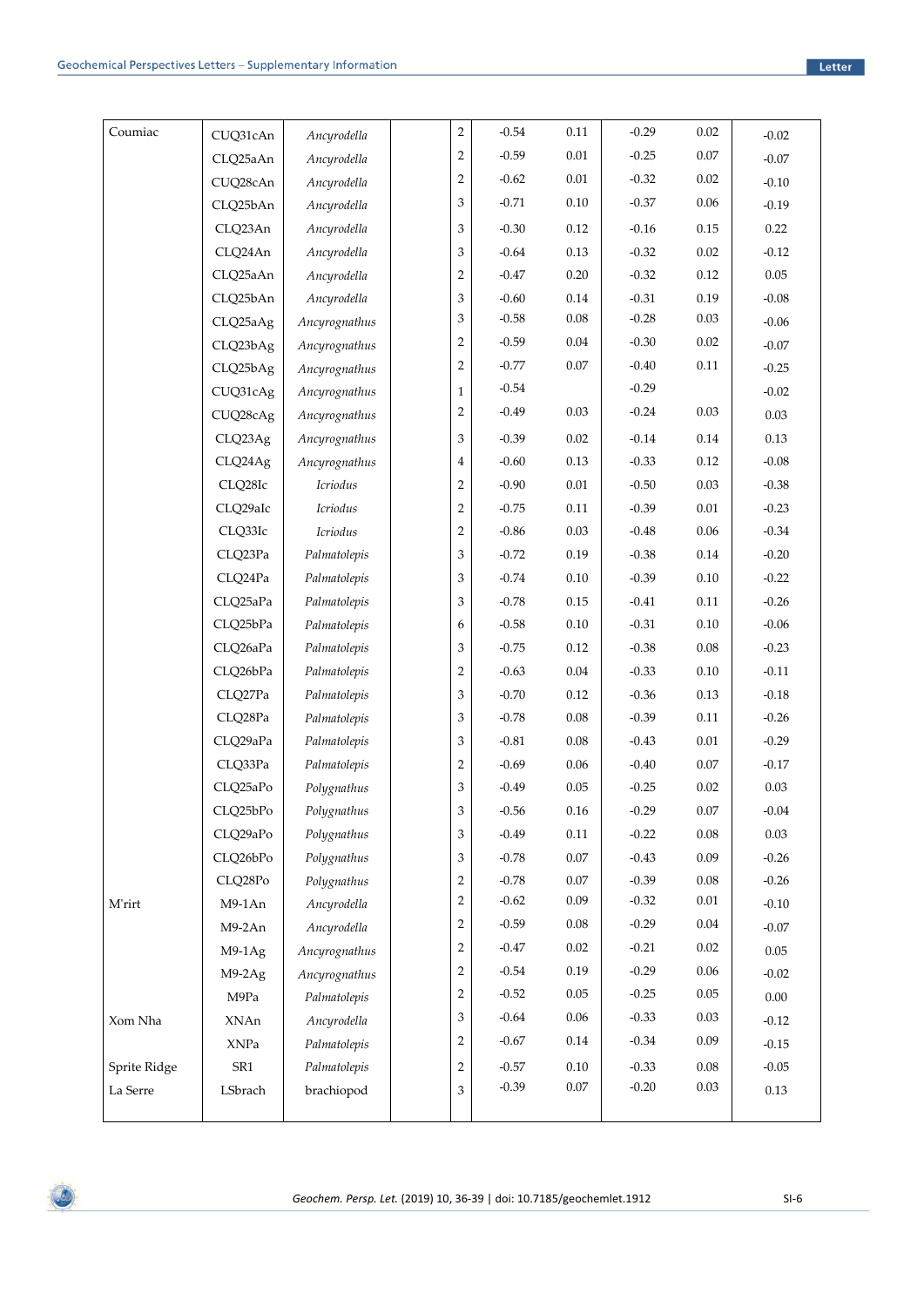**Table S-4** Statistical results (*p*-value) of Student's *t*-tests between conodont genera. Under the null hypothesis that there is no difference in the distribution of two groups of  $\delta^{44/42}$ Ca values, the *p*-value provides the smallest level of significance at which null hypothesis would be rejected. (NS, non significant *p* value; \**p* = 0.01–0.05;  $*^*p = 0.001$ –0.01; and  $*^*p < 0.001$ ).

|                               | <b>Ancyrodella</b> | <b>Ancyrognathus</b> | <b>Icriodus</b> | <b>Palmatolepis</b> | <b>Polygnathus</b> |
|-------------------------------|--------------------|----------------------|-----------------|---------------------|--------------------|
| Ancyrodella                   |                    | <b>NS0.849</b>       | NS 0.092        | NS 0.092            | NS 0.327           |
| Ancyrognathus                 |                    |                      | NS 0.080        | NS 0.068            | NS 0.253           |
| <i><u><b>Icriodus</b></u></i> |                    |                      |                 | <b>NS 0.250</b>     | NS 0.190           |
| Palmatolepis                  |                    |                      |                 |                     | NS 0.586           |
| Polygnathus                   |                    |                      |                 |                     |                    |

**Table S-5** Statistical results (correlation coefficient and associated p-value) of Student's t-tests between geochemical proxies used in the study (NS, non significant p value; \*p = 0.01–0.05; \*\*p = 0.001–0.01; and \*\*\*p < 0.001).

|                     | $\delta^{44/42}$ Ca | $\delta^{18}$ O       | Sr/Ca                 | La/Yb                | La/Sm                           |
|---------------------|---------------------|-----------------------|-----------------------|----------------------|---------------------------------|
| $\delta^{44/42}$ Ca |                     | $-0.676$ , NS $0.066$ | $0.730$ , NS $0.062$  | 0.518, NS 0.233      | $0.483$ , NS $0.273$            |
| $\delta^{18}O$      |                     |                       | $-0.578$ , NS $0.174$ | $0.048$ , NS $0.918$ | 0.139, NS 0.767                 |
| Sr/Ca               |                     |                       |                       | $0.139$ , NS $0.767$ | $0.152$ , NS $0.745$            |
| La/Yb               |                     |                       |                       |                      | $0.958$ , *** <10 <sup>-4</sup> |
| La/Sm               |                     |                       |                       |                      |                                 |

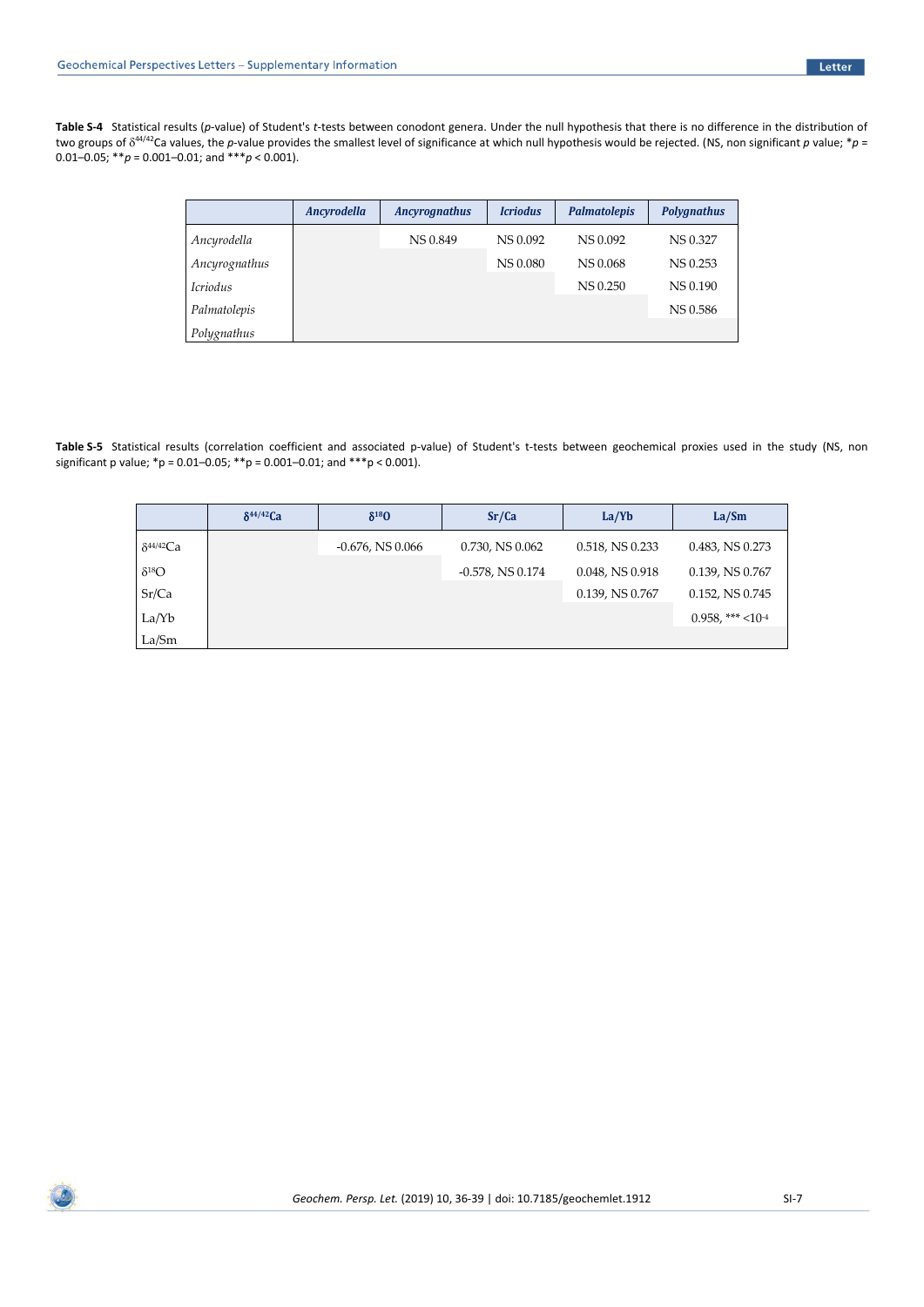## *Supplementary Figures*



**Figure S-1** Localisation of the different sites discussed in the text. Absolute ages are for Col des Tribes, -374 to -360 My; Coumiac, -374 to -371 My; Mrirt and Xom Nha: around -373 My; Sprite Ridge, around 367.5 My. La Serre, -360 My. Ages are from Becker et al. (2012). Conodonts are distributed as following: Col des Tribes, n = 39 (*Palmatolepis*, n=25; *Ancyrodella*, n=1; *Ancyrognathus*, n=2; *Icriodus* n=2; *Polygnathus*, n=9); Coumiac, n = 32 (*Palmatolepis*, n=10; *Ancyrodella*, n=8; *Ancyrognathus*, n=7; *Icriodus* n=2; *Polygnathus*, n=5); M'rirt, n = 5 (*Ancyrodella,* n=2; *Ancyrognathus,* n=2; *Palmatolepis*, n=1); Xhom Nha, n = 2 (*Ancyrodella*, n=1; *Palmatolepis,* n=1); Sprite Ridge, n = 1 (*Palmatolepis*)*.*

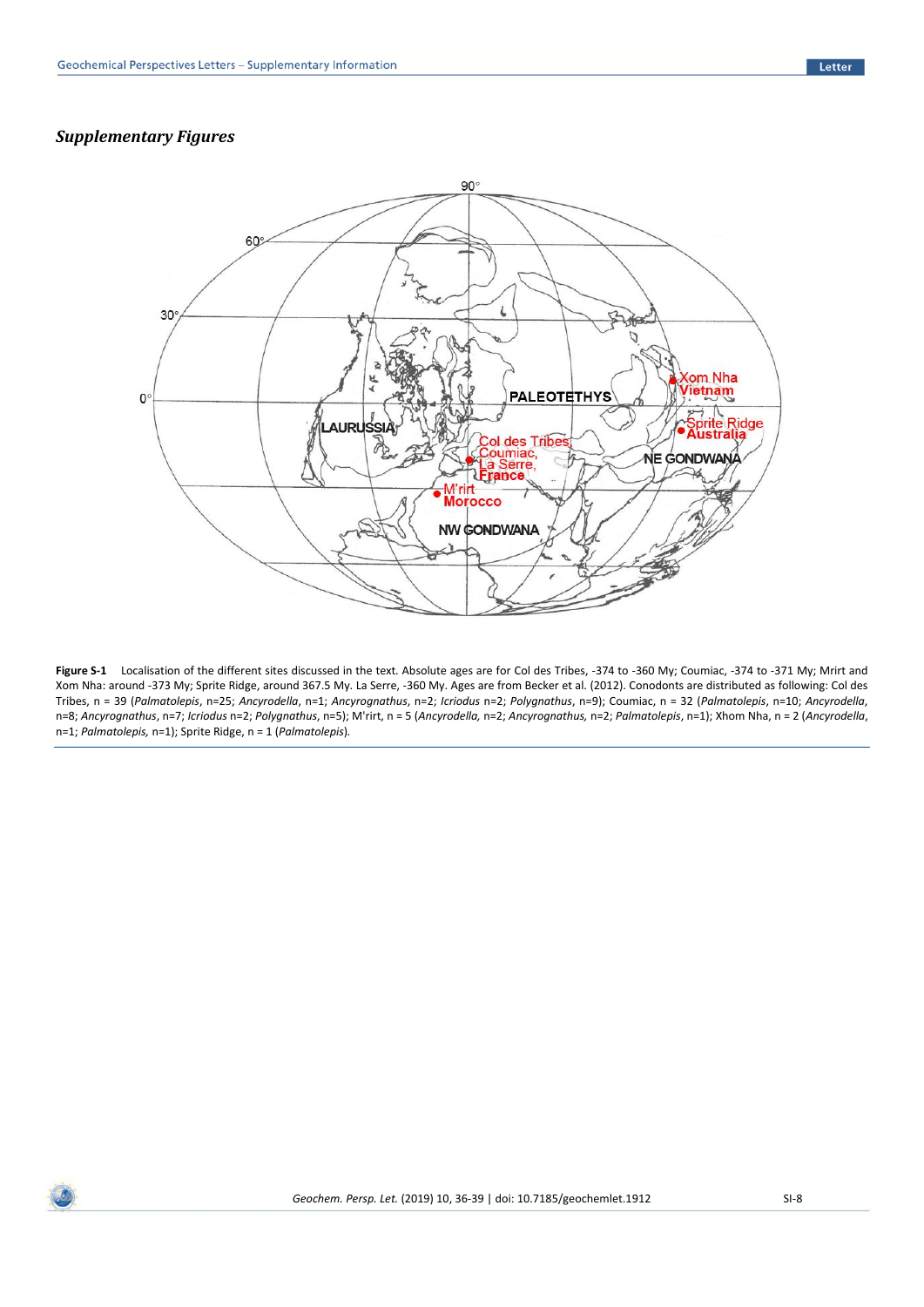

Figure S-2 Three isotopes plot:  $\delta^{43/42}$ Ca values as a function of the  $\delta^{44/42}$ Ca values (‰, reference standard ICP Ca-Lyon) for all samples and standards analysed in this study. Ca isotope compositions fall on a line with a y-axis intercept of 0.023 indistinguishable from theoretical 0 ‰ intercept. The slope value of this line is 0.557 (in red) very similar from the 0.507 slope (in blue) predicted by the exponential mass-dependent fractionation law.

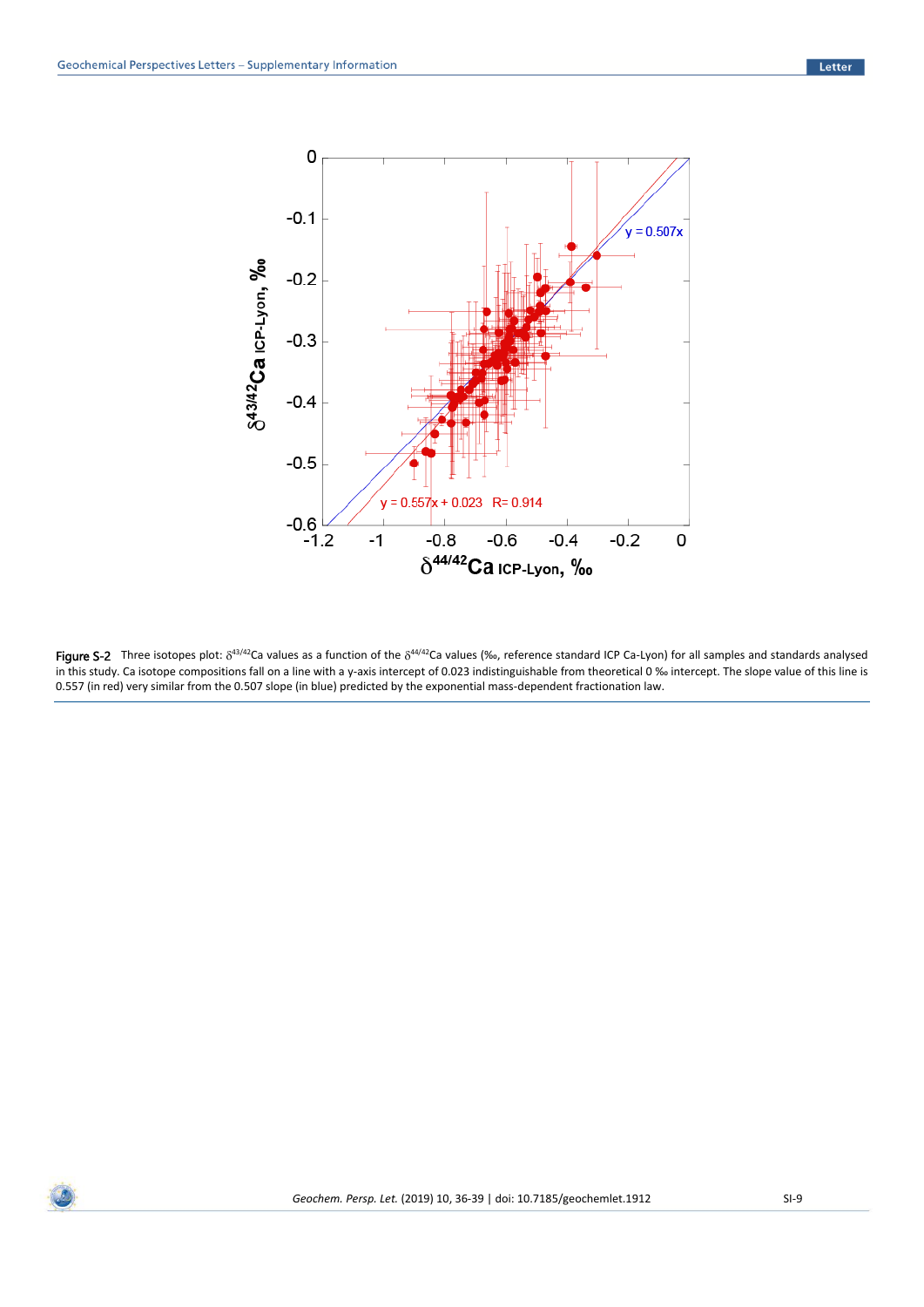

Figure S-3 Value of the δ<sup>44/40</sup>Ca of seawater reconstructed from the brachiopod analysed in this study (in red) in the context of the Phanerozoic variations published by Farkaš *et al*. (2007).